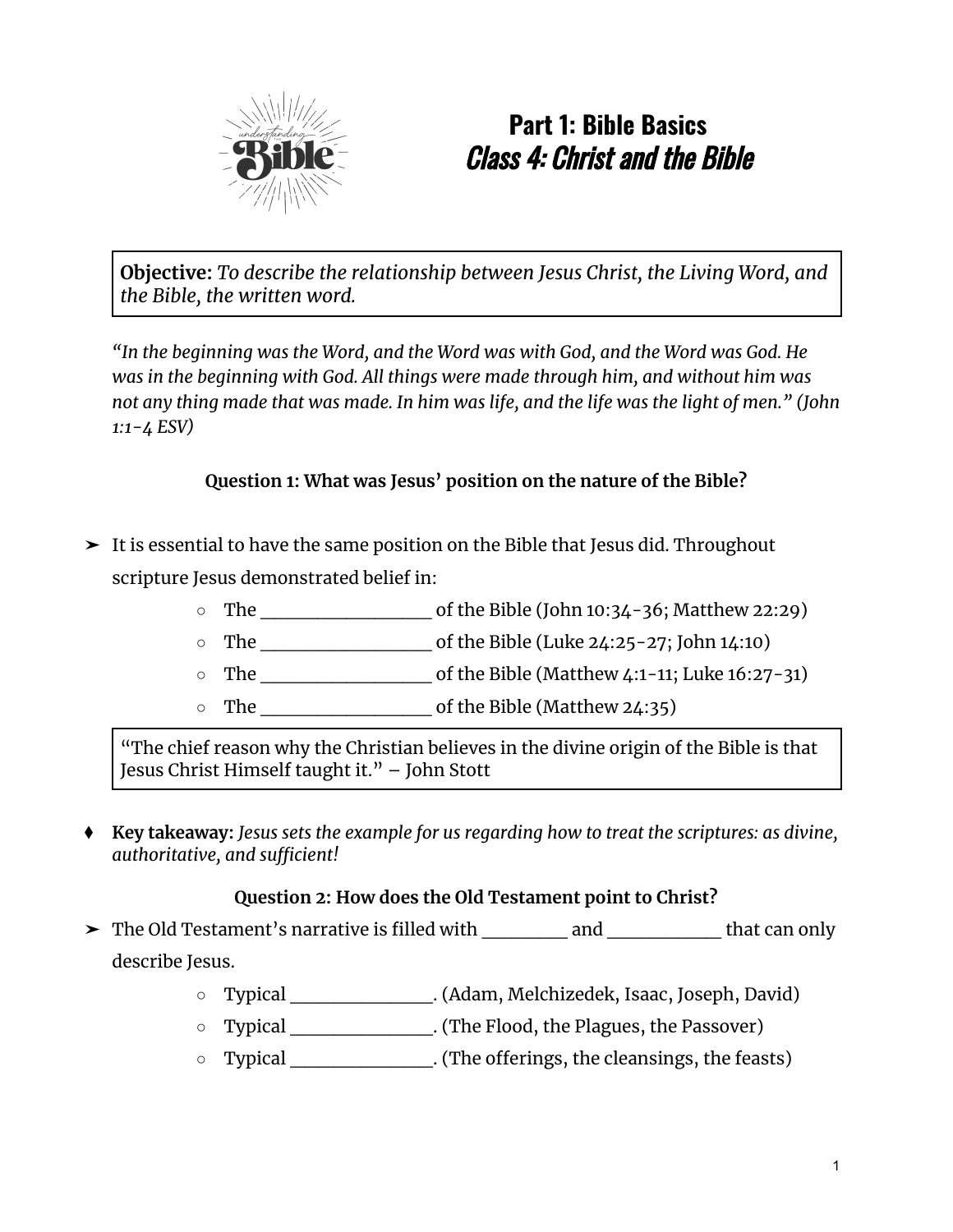

➤ The Old Testament is filled with \_\_\_\_\_\_\_\_\_\_\_\_\_\_\_\_\_ that are clearly fulfilled in Jesus Christ.

| Topic                                 | <b>Old Testament</b><br>Prophecy | <b>New Testament</b><br><b>Fulfillment in Christ</b> |
|---------------------------------------|----------------------------------|------------------------------------------------------|
| From the line of Abraham Genesis 12:2 |                                  | Matthew 1:1                                          |
| From the line of David                | 2 Samuel 7:12-16                 | Matthew 1:1                                          |
| Virgin Birth                          | Isaiah 7:14                      | Matthew 1:23                                         |
| Birthplace: Bethlehem                 | Micah 5:2                        | Matthew 2:6                                          |
| Forerunner: John                      | Isaiah 40:3: Malachi 3:1         | Matthew 3:3                                          |
| Escape into Egypt                     | Hosea 11:1                       | Matthew 2:14                                         |
| King                                  | Psalm 2:6                        | Matthew 21:5                                         |
| Prophet                               | Deuteronomy 18:15-18             | Acts 3:22-23                                         |
| Priest                                | Psalm 110:4                      | Hebrews 5:6-10                                       |
| Judge                                 | Isaiah 33:22                     | John 5:30                                            |
| Called "Lord"                         | Psalm 110:1                      | Luke 2:11                                            |
| Called "Immanuel"                     | Isaiah 7:14                      | Matthew 1:23                                         |
| Anointed by Holy Spirit               | Isaiah 11:2                      | Matthew 3:16-17                                      |
| Ministry of miracles                  | Isaiah 35:5-6                    | Matthew 9:35                                         |
| Forsaken by God                       | Psalm 22:1                       | Matthew 27:46                                        |
| Rejected by own people                | Isaiah 53:3                      | John 7:5.48                                          |
| Sold for 30 shekels                   | Zechariah 11:12                  | Matthew 26:15                                        |
| Forsaken by disciples                 | Zechariah 13:7                   | Mark 14:50                                           |
| Silent before accusers                | Isaiah 53:7                      | Matthew 27:12-19                                     |
| Hands and feet pierced                | Psalm 22:16                      | John 20:25                                           |
| Crucified with thieves                | Isaiah 53:9,12                   | Matthew 27:38                                        |
| No bones broken                       | Psalm 34:20                      | John 19:33-36                                        |
| Scourging and death                   | Isaiah 53:5                      | John 19:1,18                                         |
| Resurrection                          | Psalm 16:10; 22:22               | Matthew 28:6                                         |
| Ascension                             | Psalm 68:18                      | Luke 24:50-53                                        |
| At the right hand of God              | Psalm 110:1                      | Hebrews 1:3                                          |

### **MESSIANIC PROPHECIES FULFILLED BY JESUS CHRIST**